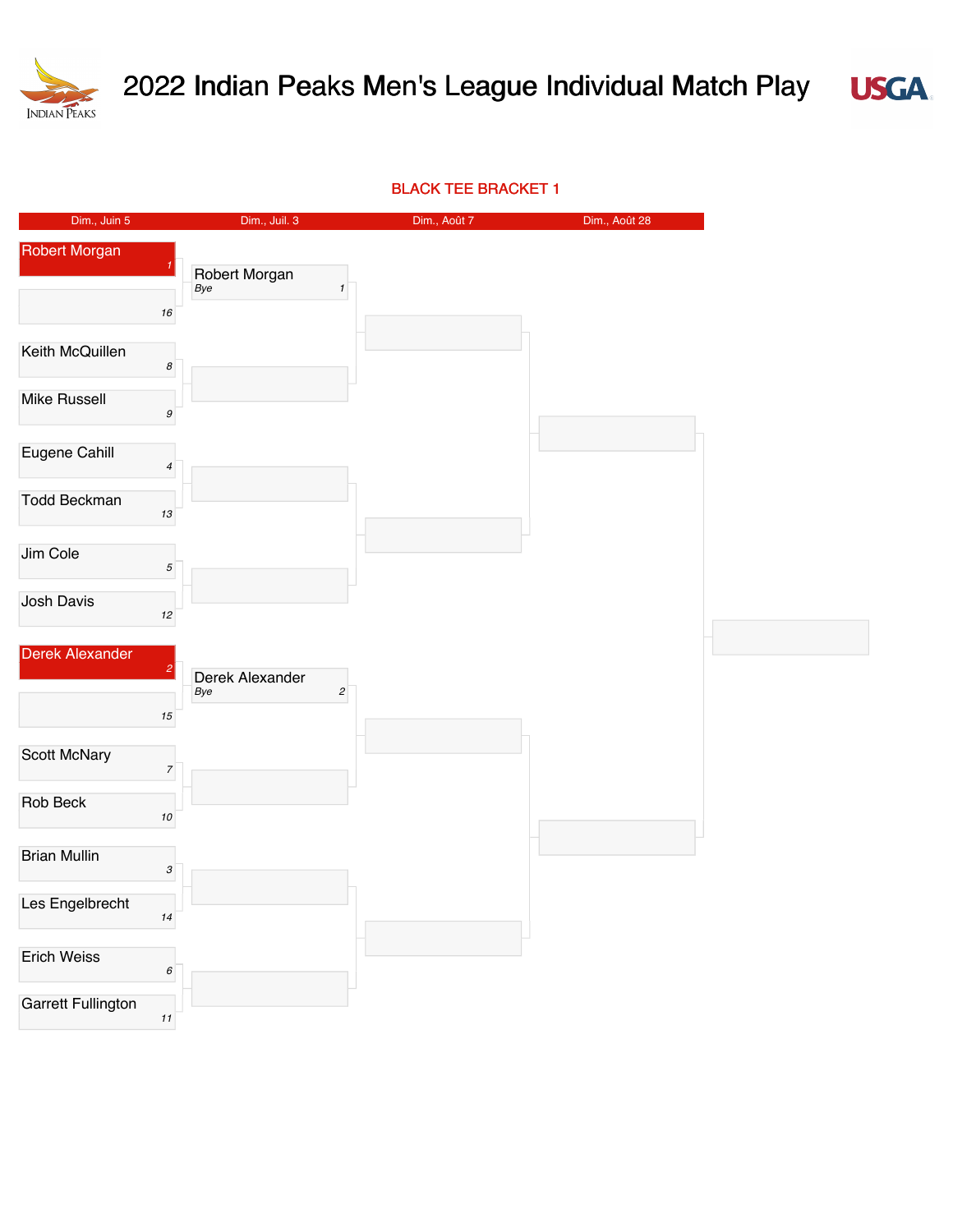



BLACK TEE BRACKET 2

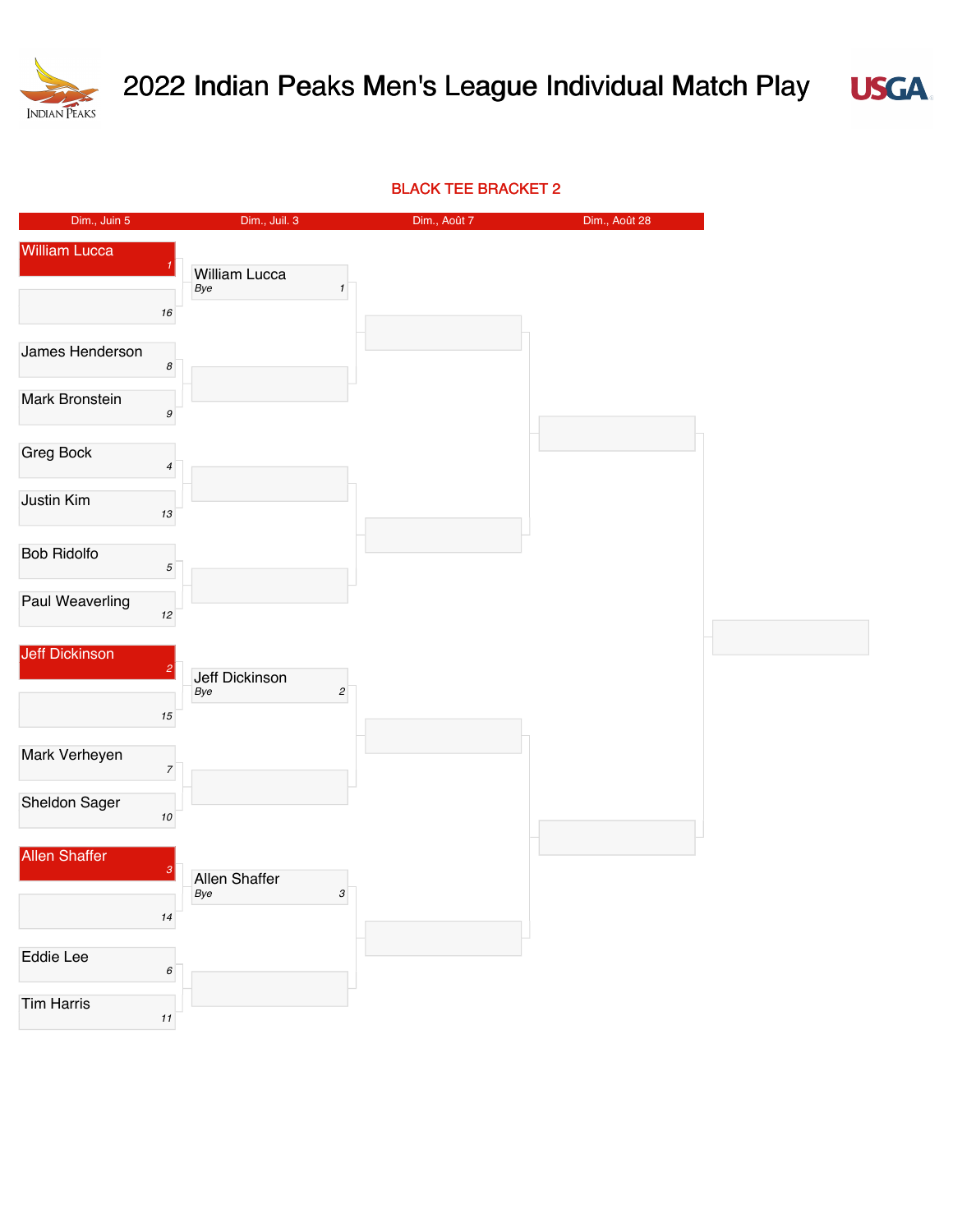



BLUE TEE BRACKET 1

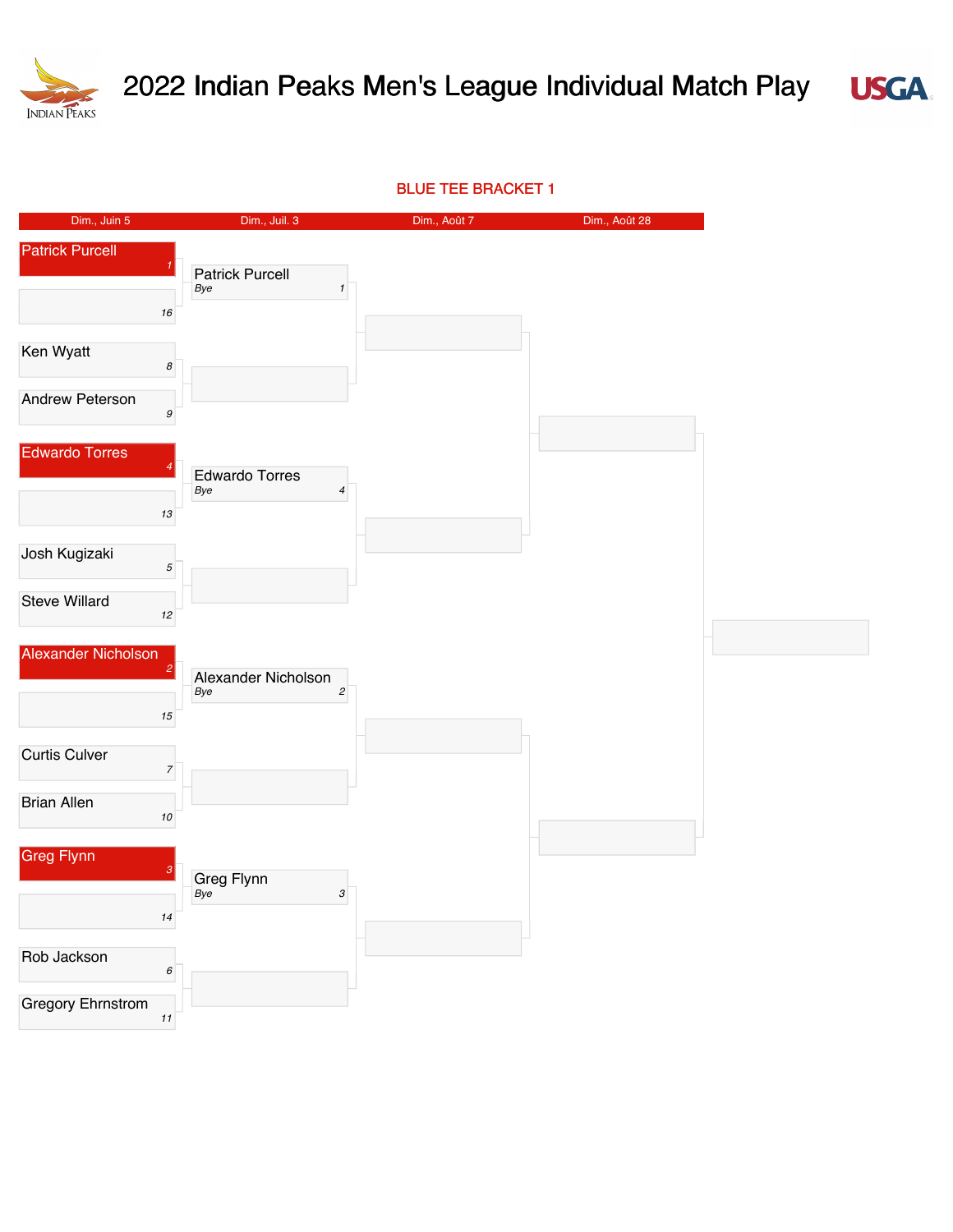

## 2022 Indian Peaks Men's League Individual Match Play



BLUE TEE BRACKET 2

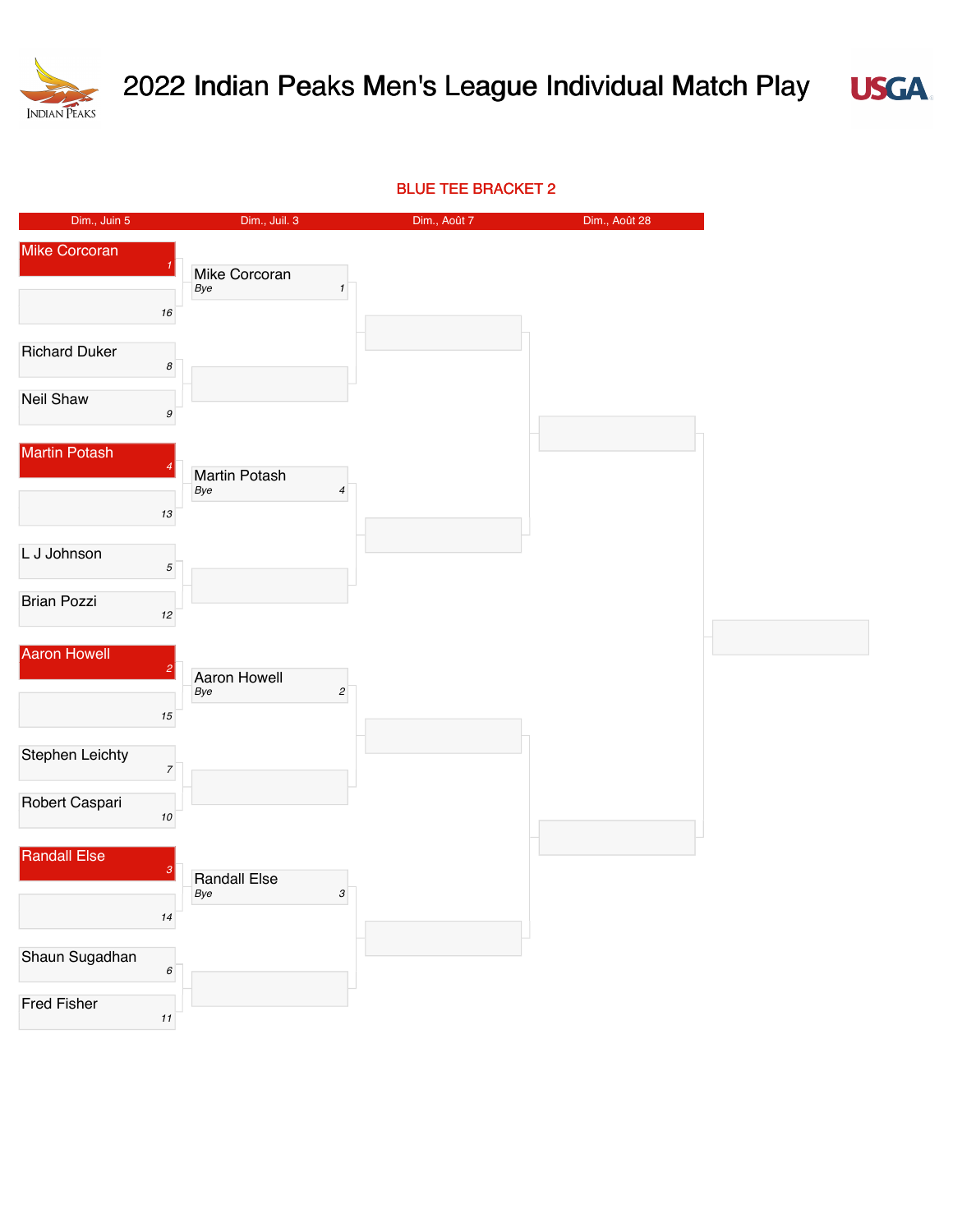

## 2022 Indian Peaks Men's League Individual Match Play



## GOLD TEE BRACKET 1